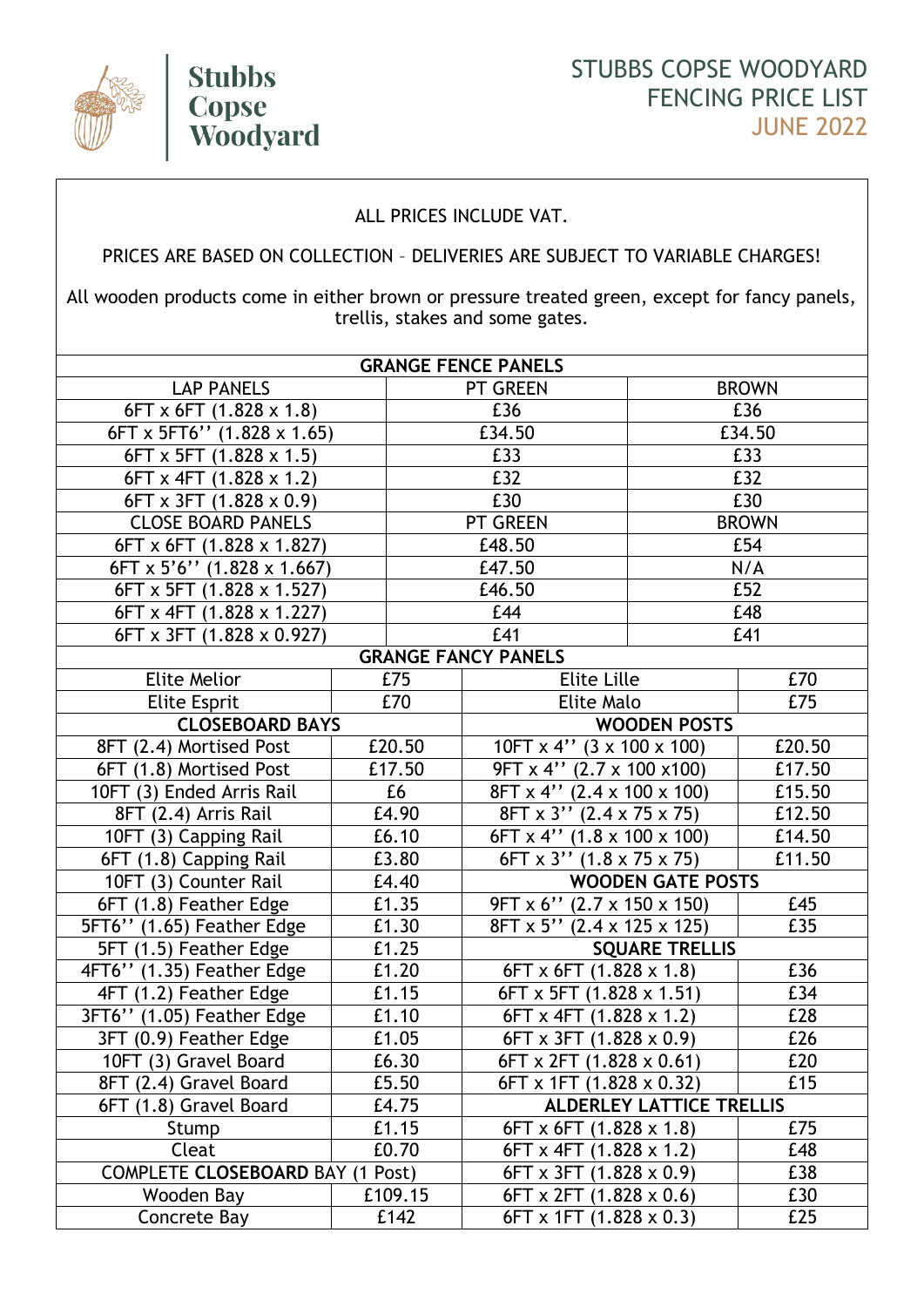| <b>COMPLETE WOODEN BAY</b>    |        | <b>COMPLETE CONCRETE BAY</b>    |        |  |
|-------------------------------|--------|---------------------------------|--------|--|
| 1 X 8FT Mortised Post         |        |                                 |        |  |
| 3 x 10FT Ended Arris Rails    |        | 1 x 8FT Mortised Post           |        |  |
| 1 x Capping Rail              |        | 3 x 10FT Ended Arris Rails      |        |  |
| 1 x Counter Rail              |        | 1 x Capping Rail                |        |  |
| 1 x 10FT Gravel Board         |        | 1 x Counter Rail                |        |  |
| 40 x 5'6" Feather Edge Boards |        | 1 x 10FT Gravel Board           |        |  |
| 1 x Stump                     |        | 40 x 5'6" Feather Edge Boards   |        |  |
| 2 x Cleats                    |        | 1 x Two Pin Cleat Pair          |        |  |
|                               |        |                                 |        |  |
| <b>CONCRETE</b>               |        | <b>ROUND TOP PALISADE</b>       |        |  |
| <b>9FT Slotted Post</b>       | £22.25 | 6FT X 4FT (1.8 X 1.2)           | £29.50 |  |
| <b>8FT Slotted Post</b>       | £18.75 | 6FT X 3FT (1.8 X 0.9)           | £28    |  |
| <b>6FT Slotted Post</b>       | £17.75 | 3FT X 3FT (0.9 x 0.9) Gate      | £30    |  |
| <b>9FT Corner Post</b>        | £44.50 | 2.4 Post                        | £18    |  |
| <b>8FT Corner Post</b>        | £42    | 1.8 Post                        | £15    |  |
| <b>9FT End Post</b>           | £35    | <b>EXTRAS</b>                   |        |  |
| <b>8FT End Post</b>           | E33    | 8FT (2.4 x 100 x 47) Wall Plate | £7.55  |  |
| <b>9FT Mortised Post</b>      | £32.50 | 6FT (1.8 x 100 x 47 Wall Plate) | £6.40  |  |
| <b>8FT Mortised Post</b>      | £30.50 | Post Mix                        | £5.85  |  |
| <b>6FT Mortised Post</b>      | £26    | <b>Melior Strip</b>             | £1.85  |  |
| 10FT x 6" Gravel Board        | £25.75 | <b>Gate Stop</b>                | £1.85  |  |
| 6FT x 12" Gravel Board        | £19.25 | <b>SAFETY</b>                   |        |  |
| 6FT x 6" Gravel Board         | £14.25 | Hi Vis Vest                     | £5     |  |
| $\overline{4}$ , Spur         | £13.75 | Gloves                          | E5     |  |
| $\overline{3''}$ Spur         | £12.75 | <b>Safety Glasses</b>           | £7.80  |  |
| <b>SUNDRIES</b>               |        |                                 | £12    |  |
| Ring Latch Kit                | £22.50 | <b>TOOLS</b>                    |        |  |
| <b>Suffolk Latch Kit</b>      | £24    | <b>Bulk Bags</b>                | £4.75  |  |
| <b>Pedestrian Gate Kit</b>    | £10    | Lock Knife                      | £14    |  |
| <b>T-Hinges From</b>          | £6     | 5M Tape                         | £6.50  |  |
| 18" Adj. Band & Hook          | £33    | Secateurs                       | £12.50 |  |
| 18" Cranked Band & Hook       | £24    | $14"$ Axe                       | £14.50 |  |
| <b>Town Bolts From</b>        | E4     | <b>Shears</b>                   | £20    |  |
| Cabin Hooks From              | £4.75  | <b>Telescopic Loppers</b>       | £34    |  |
| Long Throw Locks From         | £35    | Hand Fork                       | £7.50  |  |
| <b>Auto Gate Latch</b>        | £4.50  | <b>Hand Trowel</b>              | £6.50  |  |
| <b>Padbolts From</b>          | £4.50  | Fork                            | £20.50 |  |
| <b>Ring Latch</b>             | £11.50 | Prong                           | £21.50 |  |
| <b>Suffolk Latch</b>          | £12    | 18" Broom                       | £19    |  |
| Garage Door Bolts From        | £12    | <b>Square Shovel</b>            | £24    |  |
| <b>Two Pin Cleats</b>         | £5.25  | Round Shovel                    | £25    |  |
| Arris Rail Repair Bracket     | £1.20  | <b>Drainer Shovel</b>           | £28    |  |
| Arris Rail Mortised Bracket   | £2.75  | <b>Plastic Scoop Shovel</b>     | £33    |  |
| 3" Post Cap                   | £1.25  | <b>Plastic Leaf Rake</b>        | £16.50 |  |
| 4" Post Cap                   | £1.50  | <b>Metal Garden Rake</b>        | £18.50 |  |
| 1KG Bags of Nails             | £4.75  | Landscaping Rake                | £35    |  |
| 1KG Bags of Staples           | £5.50  | Mini Post Hole Digger           | £47    |  |
| <b>Boxes of Screws From</b>   | £5     | <b>Fencing Graft</b>            | £45    |  |